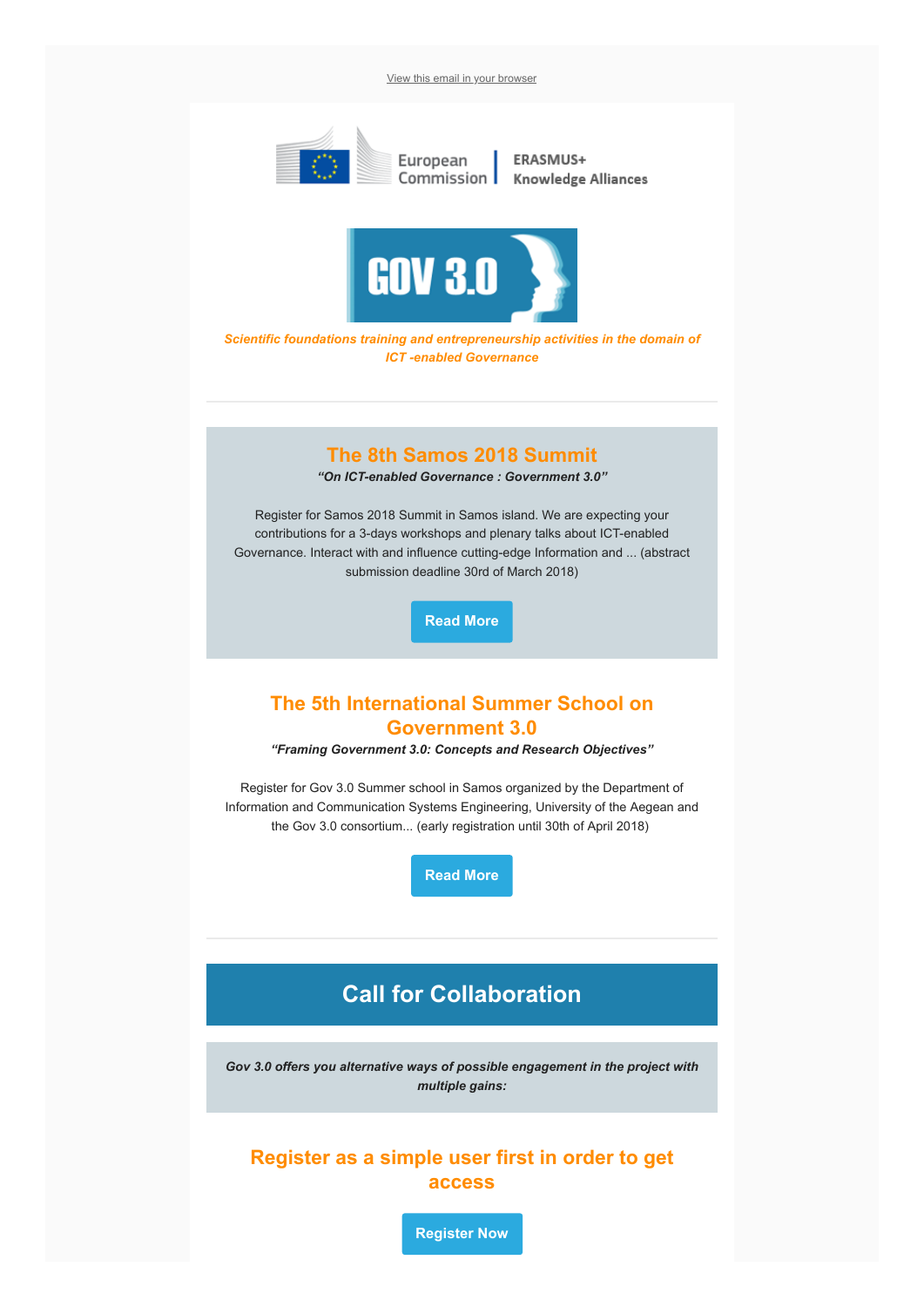#### Call for affiliate organisations

Register your organisation in order to be a country representative in our community. The organisations will be selected according to their relevance in the domain and in a first come first served basis.

[Join our Community](http://www.gov30.eu/be-an-affiliate/)

### Call for affiliate experts

Be part of the Gov 3.0 Experts Scientific Committee and gain momentum. The selected experts of our community will be called for joint proposals participation.

[Join our Community](http://www.gov30.eu/be-an-affiliate/)

## Call for affiliate projects

Register your project through our website in order to be included in the roadmapping activities and attract interest from our large community.

[Join our Community](http://www.gov30.eu/upload-project/)

# Upcoming Events

#### Workshop in ICEGOV Galway

"Framing Government 3.0: Concepts and Research Objectives"

Join Gov 3.0 workshop in Galway for identifying research objectives and training needs in the area of Electronic Government for administrations and societies ... (Register until Tuesday 3rd of April 2018)

[Read More](http://www.icegov.org/track/workshop-1/)

### Hawaii International Conference on System Sciences (HICSS), Mini-track

 "Towards Government 3.0: Disruptive ICTs, Advanced Policy Informatics/Analytics and Government as a Platform"

Gov 3.0 consortium organises this Mini-track attracting high quality research papers and investigating various aspects of the development and evolution of Government ... (paper submission deadline 15th of June, 2018)

[Read More](http://faculty.washington.edu/jscholl/hicss52/gov-3.0.php)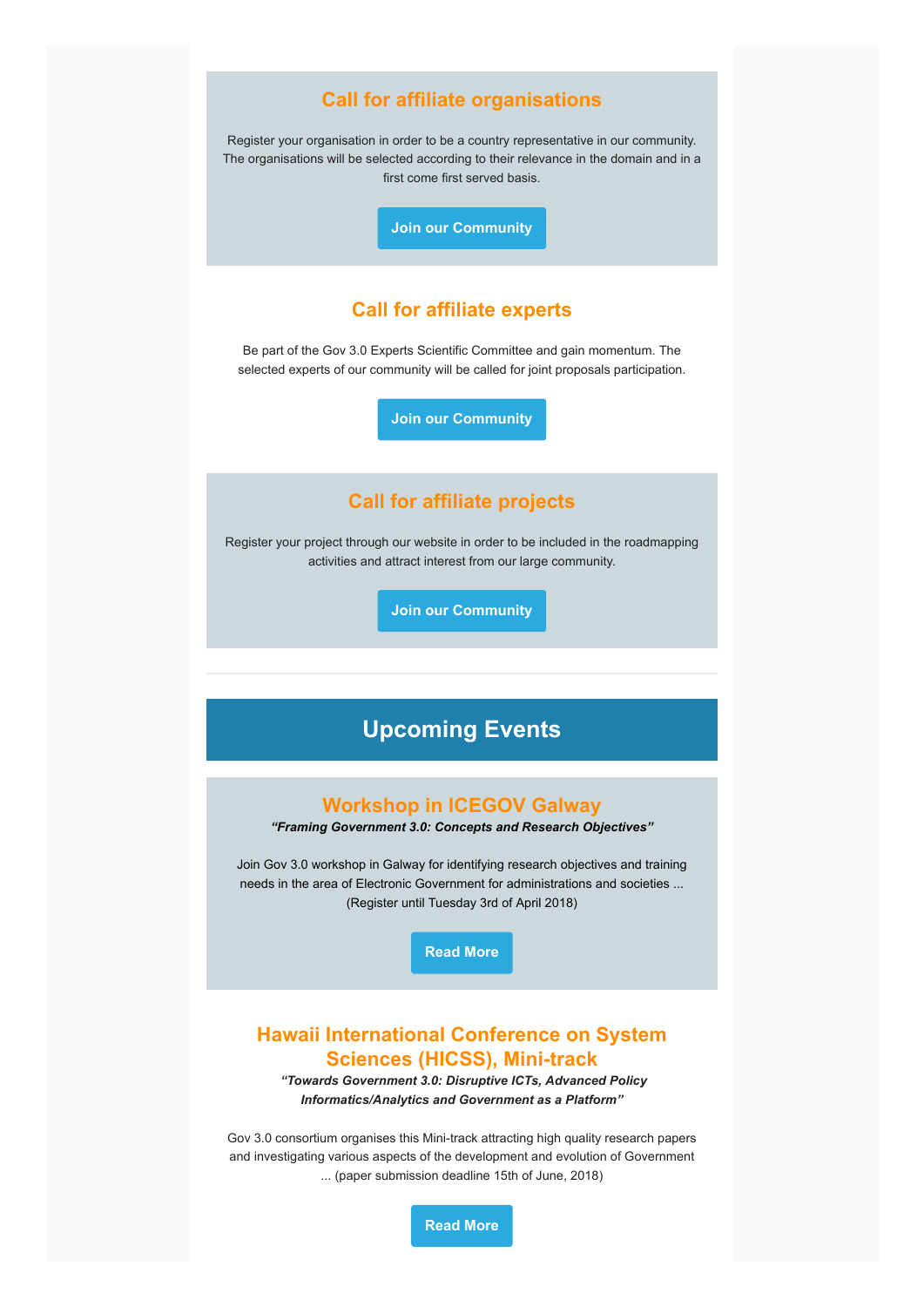

# Gov 3.0 Highlights

Members of the Gov 3.0 research team were present at the following events, communicating the project setup, the major upcoming results and engaging participants for further collaboration.



Knowledge Alliance projects meeting in Brussels / January 2018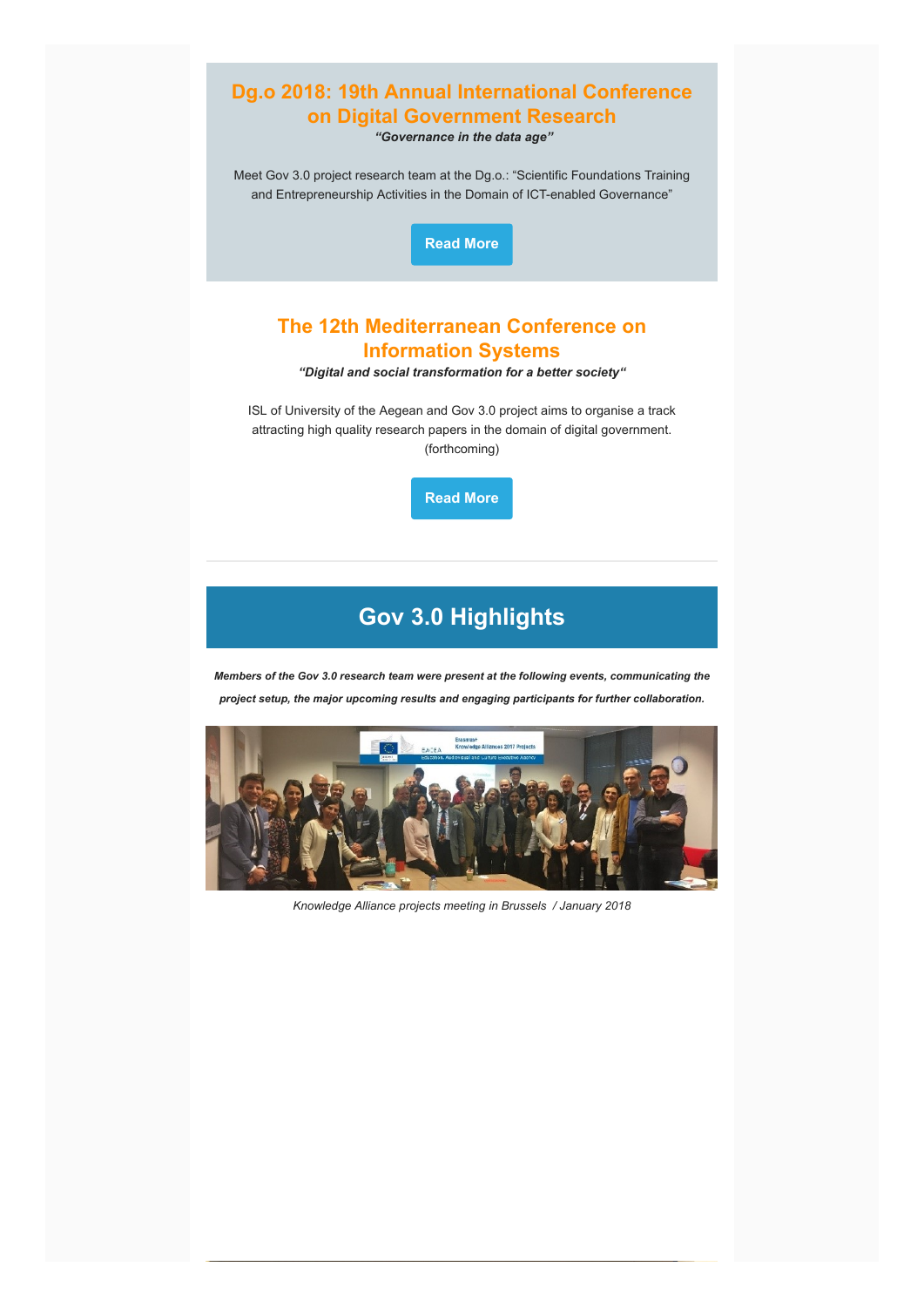

Kick off meeting November 2017 in Athens, University of the Aegean premises / November 2017



University of Wollongong, Australia. Rony Medaglia, Minjie Zhang, head of Big Data / November 2017

# The Gov 3.0 Consortium



The Gov 3.0 Social Media